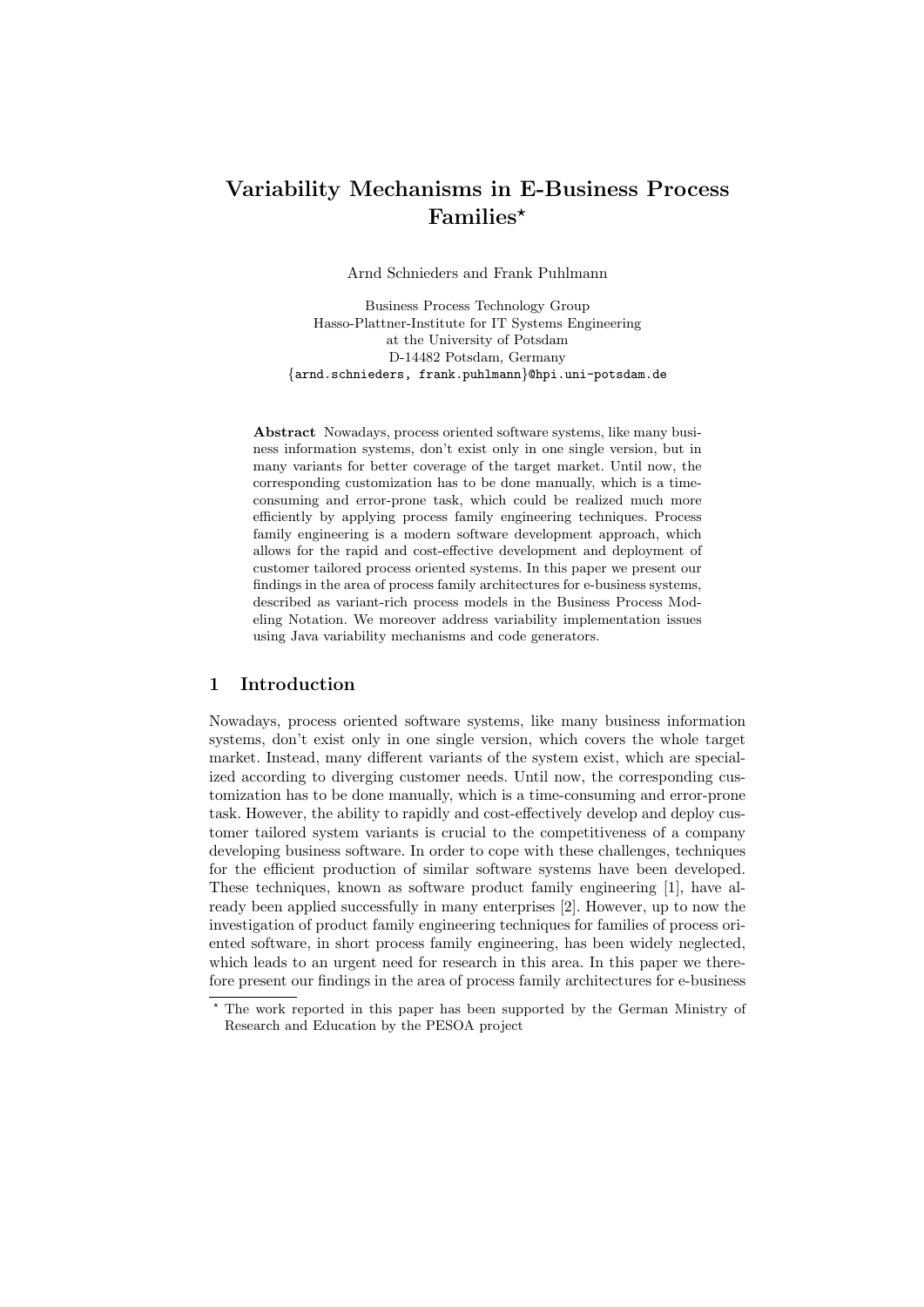systems, described as variant-rich process models in the Business Process Modeling Notation (BPMN) [3] as well as variability implementation issues using implementing variability mechanisms and code generators.

This paper is structured as follows: In section 2 we give a brief introduction to some basic concepts and describe in section 3 their application to an e-business process family. Section 4 defines a set of variability mechanisms for process family architectures and examples for their implementation in Java. In section 5 we illustrate our findings based on an exemplary process family of e-business shops. In section 7 we summarize the contents of this paper and give an overview of related work.

# 2 Preliminaries

In this section we give a brief introduction to Process Family Engineering, Process Family Architectures, and Generative Programming.

# 2.1 Process Family Engineering

Product family engineering is a paradigm to develop software applications using a set of software subsystems and interfaces that form a common structure based on which derivative products tailored to individual customer needs can be efficiently developed according to [4]. Another important aspect is that within a software product family reuse isn't restricted to the reuse of implementation artifacts but is expanded to any development artifact (like e.g. requirement or design models).

Product family engineering is characterized by a so called dual lifecycle [5] as indicated in figure 1 [6]. In order to emphasize that our work focuses on the development of process-oriented software, we use the term process family engineering instead of product family engineering and process family infrastructure instead of product family infrastructure. However, the basic development process is the same for product family engineering as for process family engineering. In the first section of the process family development process (called process family engineering) generic development artifacts (called the process family infrastructure) are developed based on which process family members are derived efficiently in the corresponding phase within the second section (called application engineering) of the process family engineering process.

# 2.2 Process Family Architectures

During the design of a process family a process family architecture (PFA) is developed based on the process family requirements. The PFA acts as a reference architecture for the members of the process family and describes the basic structure for the applications of the process family. It defines the reusable system parts with their interfaces and covers both, the functional as well as the non-functional requirements on the process family. Moreover, the PFA describes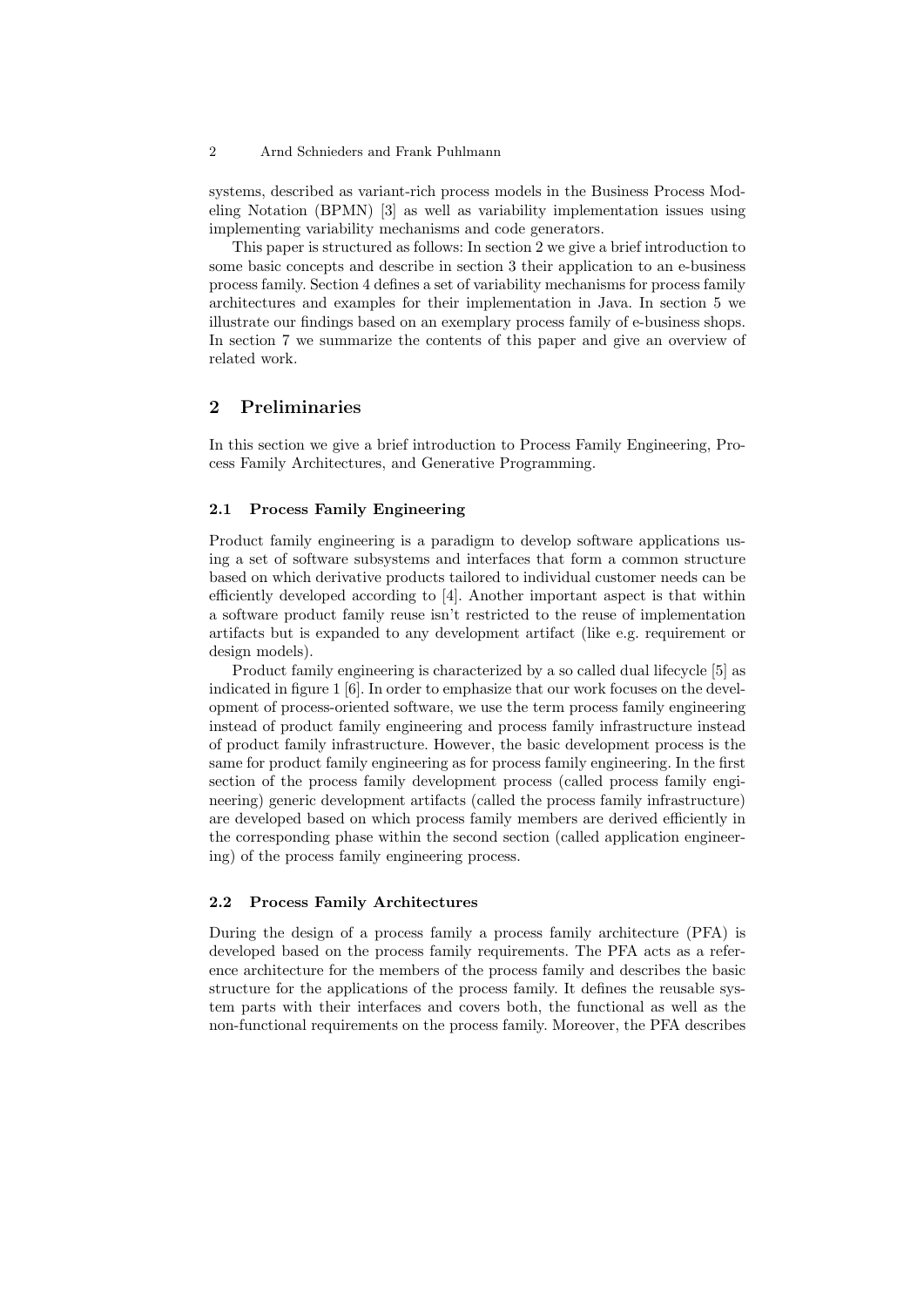

Figure 1. Process Family Engineering Process

which techniques shall be applied for realizing the variability (i.e. the variability mechanisms) and on which variation points they shall be applied. The selection of appropriate variability mechanisms is crucial for the design of the process family since they can have a substantial impact on the functional and non-functional properties of the system. Additionally, the proper selection of a variability mechanism guarantees for an easy generation of process family members based on the process family infrastructure.

Thus, for supporting process family engineering, concepts and a notation for process family architecture variability mechanisms (PFA variability mechanisms) are required, which allow for modeling architecturally relevant decisions concerning the realization of the system's variability. Figure 2 describes the dependencies between the process family requirements, the process family architecture, PFA variability mechanisms and implementing variability mechanisms. The model is structured according to the three phases of process family engineering into three packages: Analysis, Design and Implementation. The requirements on the process family members are realized by a corresponding PFA. The variability in the process family is modeled by means of variation points to which variants can be bound by means of PFA variability mechanisms. The variability mechanisms represented in the PFA are realized in the program code by so called implementing variability mechanisms. During the implementation different variability mechanisms can come into question, which can show different binding times. Which variability mechanisms are available highly depends on the application domain and the system to be implemented. The idea is that a set of implementing variability mechanisms with the same functional properties shall be represented by the same PFA variability mechanisms. Thereby, the variability modeling takes into account the functional and the resulting non-functional properties of the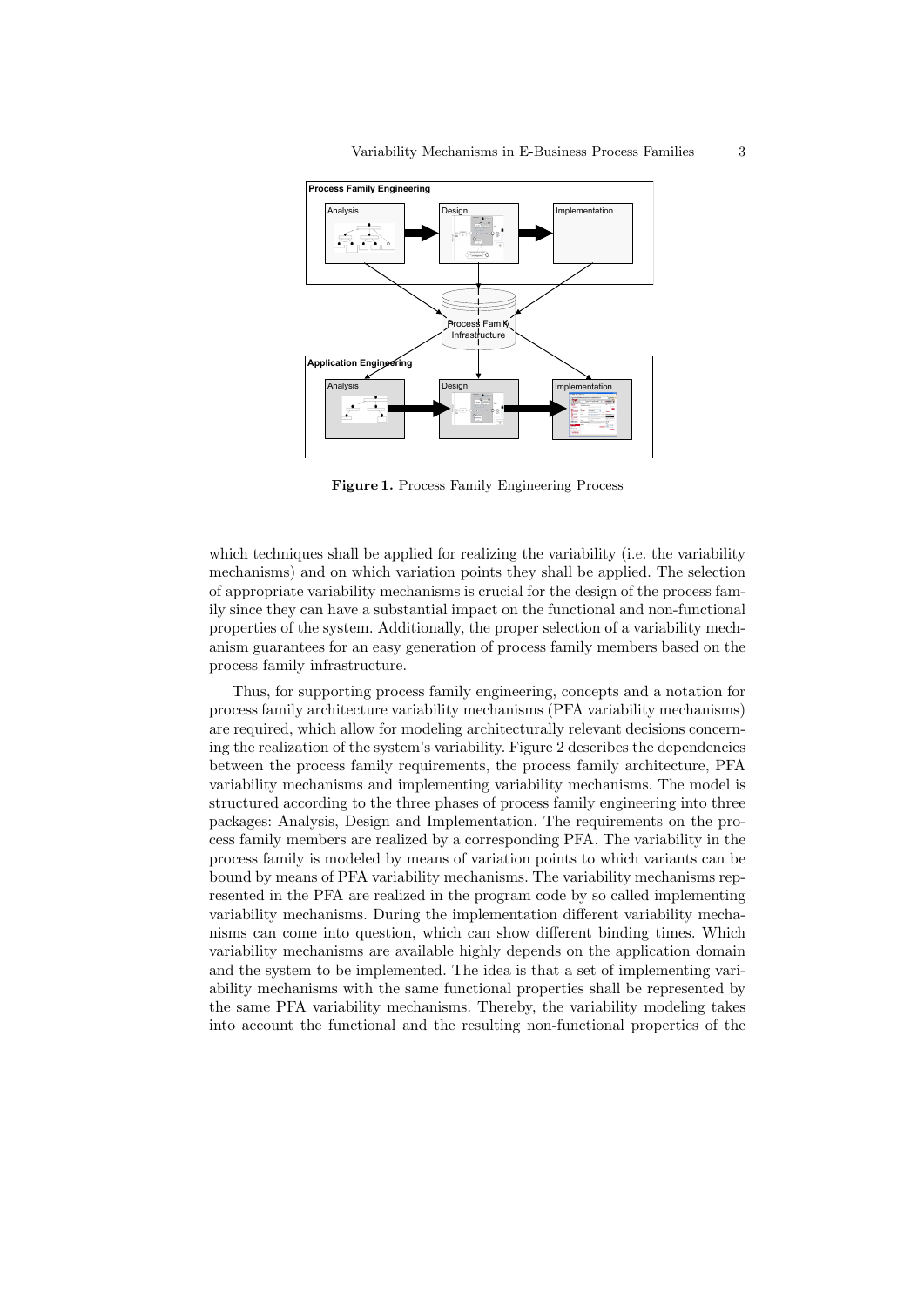variability implementation. Moreover, a binding time can be specified for the variability, which is also application domain dependent.



Figure 2. Role of Variability Mechanisms in Process Family Engineering

# 2.3 Generative Programming

According to [7] "Generative Programming (GP) is a software engineering paradigm based on modeling software system families such that, given a particular requirements specification, a highly customized and optimized intermediate or end-product can be automatically manufactured on demand from elementary, reusable implementation components by means of configuration knowledge". So, in short, generative programming can be used to generate members of a product (and therefore also a process) family. For specifying a member of the process family configuration models are used. The configuration model based specification of a process family member is then processed by the program generator to generate the desired process family member.

# 3 E-Business Process Family

In this section we describe how the concepts described in section 2 apply to the development of an e-business process family. We thereby follow the process family engineering reference model shown in figure 1.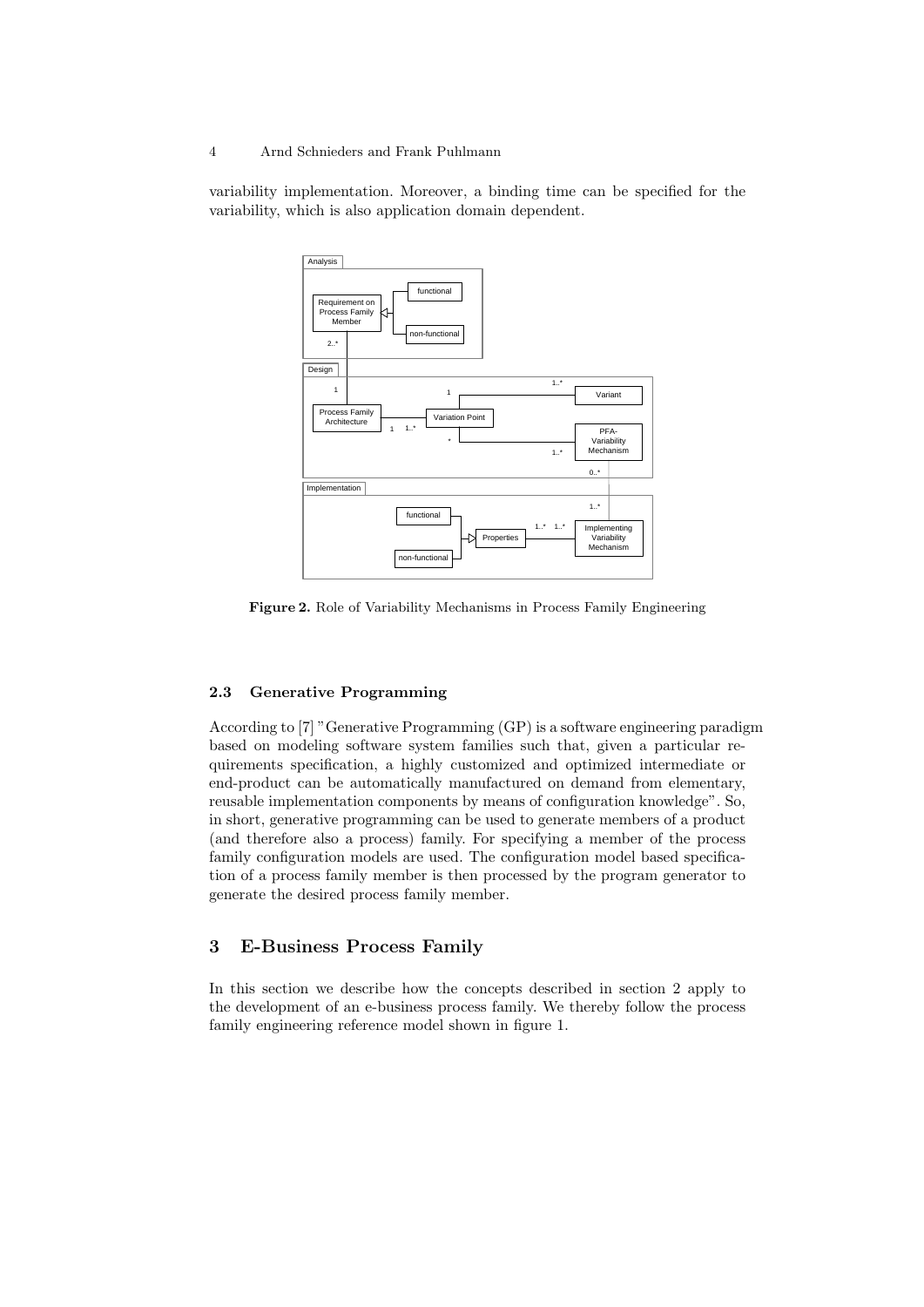Concerning the development of the process family infrastructure we use the extended feature diagram notation suggested by [7] to describe the requirements on the process family during the analysis phase. Based on these requirements a process family architecture is developed during the design phase using BPMN enhanced by the PFA variability mechanisms for variability modeling as described conceptually in section 2.2 and concretely in the following sections. We assume, that dependencies between variabilities spreaded over the process family architecture can always be traced back to the selected feature configuration. Thus, any variability in the process family architecture has to be linked to features or feature combinations in order to be resolvable properly during application engineering. However, since these linking descriptions can become arbitrarily complex, we will show only a simplified version in the process model (see section 4.2), while the full linking information has to be handled by a tool. In the implementation phase a program generator for the process family is implemented based on the process family architecture. Here we assume the generator to employ the frame technology for software generation developed by [8], which is based on the frame/slot concept for knowledge representation invented by [9]. Concerning the variability implementation, since we assume the e-business application to be written in Java, Java specific variability mechanisms are used to implement the PFA variability mechanisms applied in the BPMN based process family architecture. However, our approach is not restricted to Java but can be applied to any programming language and the programming language specific variability mechanisms. In the analysis phase of application engineering the requirements on the e-business system to be developed are described by deriving an application-specific feature model from the feature model created during process family infrastructure development. Based on this feature model an application specific process architecture (i.e. a BPMN model) is derived from the process family architecture model (i.e. the variant rich BPMN model). The application specific BPMN model is used as configuration model for the program generator. Based on the BPMN model the generator derives application specific Java components from the variant rich Java components and assembles them to the desired e-business system.

# 4 Variability Mechanisms for E-Business Processes Families

This section introduces a set of architecturally relevant variability mechanisms for e-business process families. First we will give an overview of different categories of variability mechanisms in section 4.1 and a description of the respective variability mechanisms in subsection 4.2.

# 4.1 Categories of Variability Mechanisms

In general, variability mechanisms can be categorized into basic variability mechanisms and variability mechanisms, which are derived from the basic variability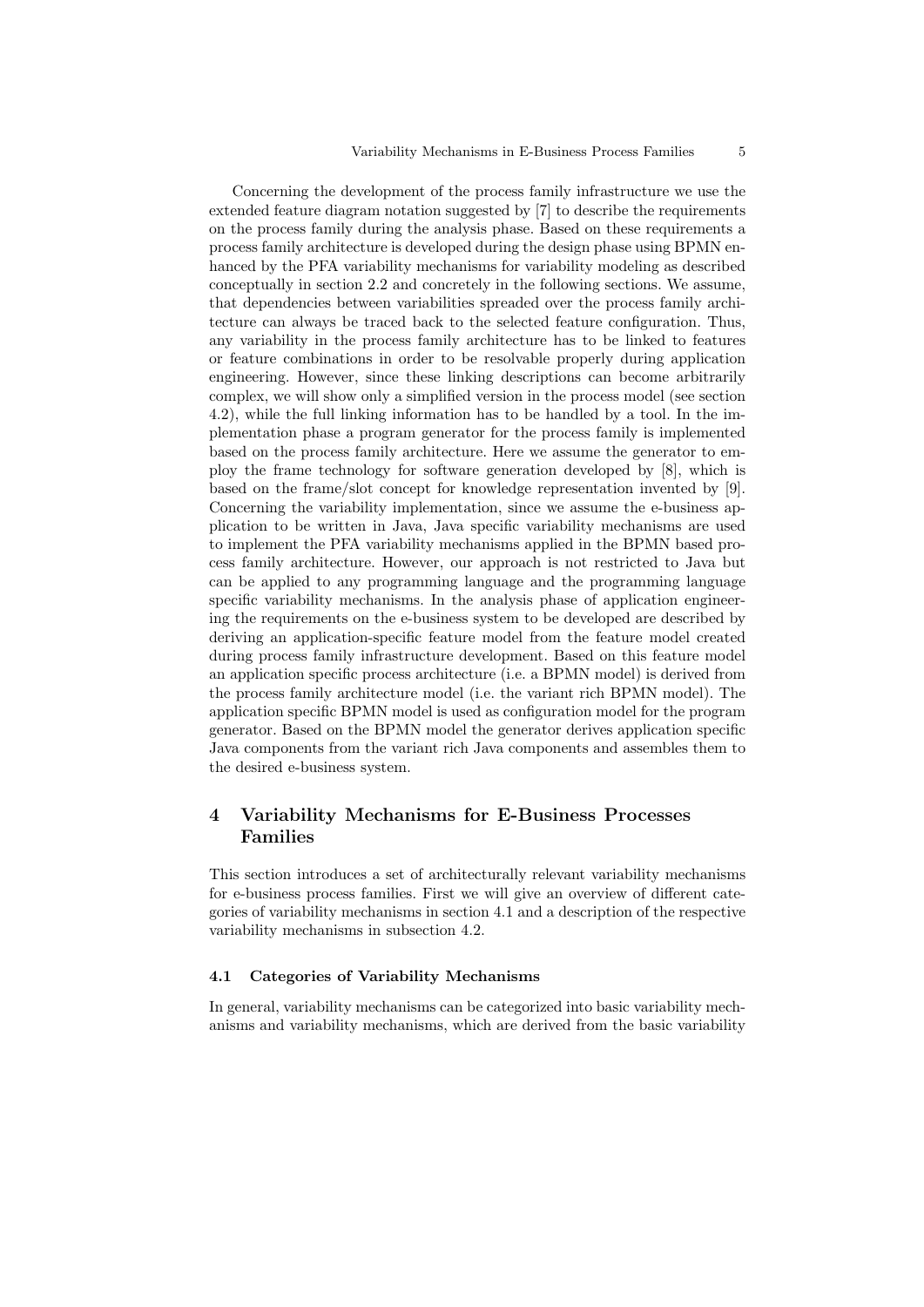

Figure 3. Categories of Variability Mechanisms

mechanisms. As the name indicates, basic variability mechanisms are standalone mechanisms, which don't require any other variability mechanisms. We have identified four types of basic variability mechanisms: encapsulation of varying sub-processes, parameterization, addition/omission/replacement of single elements, and data type variability. Since data flow is not supported directly in BPMN, we will leave out the variability mechanism data type variability. Moreover, we support addition/omission/replacement of single elements only in a restricted form by BPMN inheritance, which we will introduce in the following section.

Concerning the second category of derived variability mechanisms we can further divide this category into variability mechanisms derived by restriction and by combination of other variability mechanisms as figure 3 shows. With BPMN inheritance and extension we introduce two examples for variability mechanisms derived by restriction and with *design patterns* an example for a variability mechanism derived by combination.

#### 4.2 Variability Mechanisms

Each mechanism is described in four parts. A short description of the functionality is followed by a BPMN representation. Thereafter, implementing variability mechanisms in Java are discussed. While Java variability mechanisms are used for variability implementation a code generator employing the frame technology for software generation is used for configuration. We give a short example for variability mechanism implementation and configuration in section 5.1. For every variability mechanism we give continuative references.

According to the requirements for a process family architecture stated in section 2.2, a variant-rich business process diagram needs to contain three additions to standard business process diagrams. The first addition is a marking of the places where variability occurs (variation point). Second, the possible resolutions (variants) should be shown in the diagram. Third, the variability mechanism used to derive the resolution should be shown.

Regarding the first requirement, the identification of variation points, we propose to adapt the concept of a stereotype from the UML2 specification to BPMN. Each activity, association, and artifact can have a stereotype attached.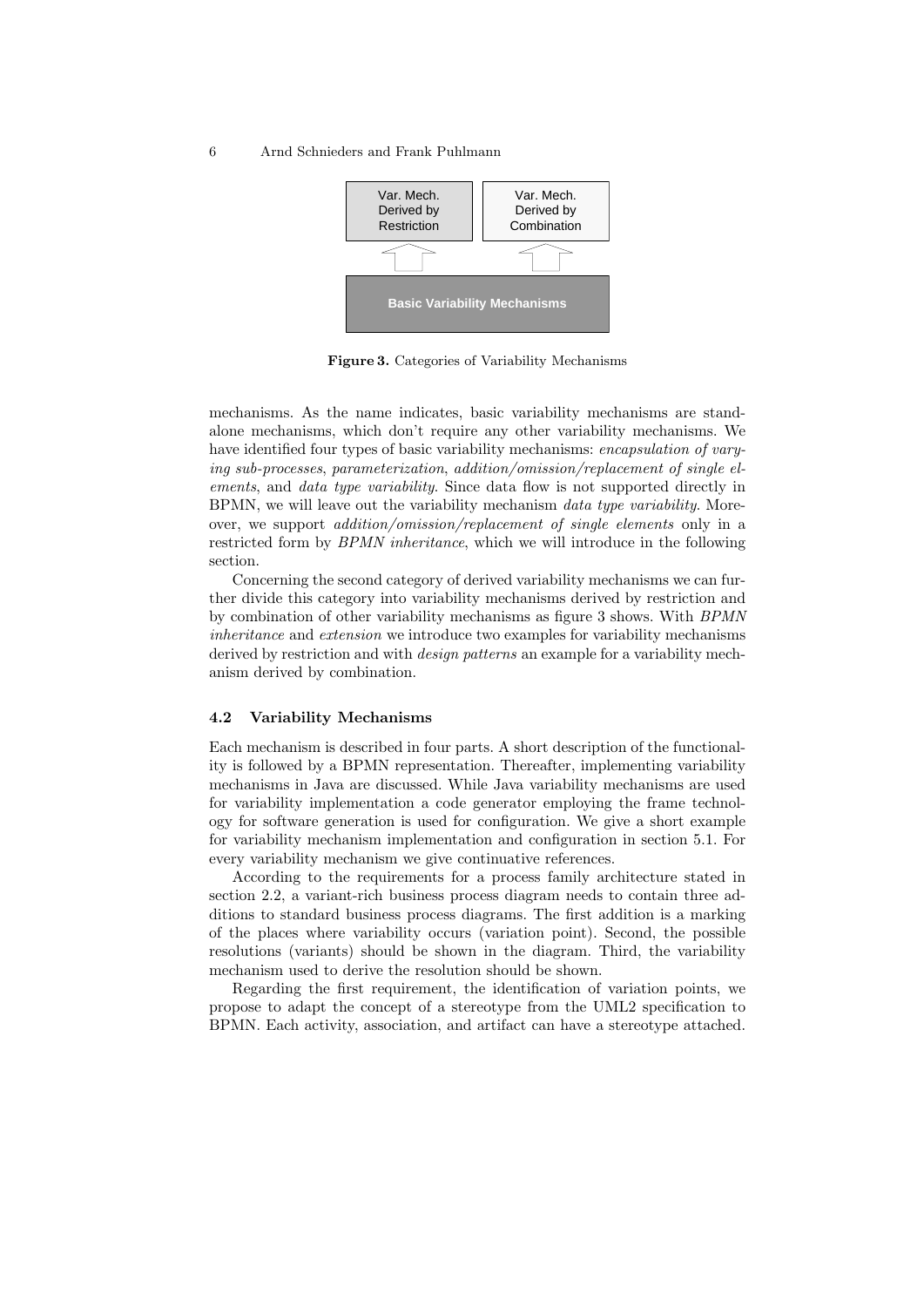

Figure 4. Encapsulation in BPMN.

For the purposes of a variant-rich business process diagram, the introduction of a stereotype called  $\ll VarPoint \gg$  to represent a variation point and  $\ll Variant \gg$  to represent a variant are sufficient. The  $\ll Variant$  stereotype can also be expressed graphically as a puzzle-piece like marker at the bottom of an activity. For a more convenient illustration, a third stereotype  $\ll$  Variable can be used to denote variability below the level of detail currently shown.

The stereotype  $\ll VarPoint \gg$  can be further specialized. An  $\ll Abstract \gg$  variation point represents alternative behavior; it has to be resolved with a specific variant.  $A \ll Null$  variation point represents optional behavior; it can be resolved with a specific variant.  $\ll$ Alternative is a short representation of an abstract variation point with a specific variant which is the default resolution to this variation point. An  $\ll$  *Optional* variation point is a short representation of a  $\ll$ Null variation point and a specific variant. The stereotype  $\ll$  Variant can have the tagged value *feature* which provides information about the dependency of the subprocess variant from a certain feature configuration. Since these dependencies can become arbitrarily complex, we provide only a simplified version in the process family architecture. If the selection of a subprocess variant depends on the selection of a number of features, the *feature* tagged value will contain these features as a list of comma-separated feature names. However, if the dependency is more complex, e.g. if a certain subprocess variant shall only be selected if feature 1, 2, and 3 have been selected, but not feature 5 or 6, the feature tagged value would contain the following expression: F(feature 1, feature 2, feature 3, feature 5, feature 6). This indicates that the dependeny is a more complex one depending on the selection of the features given as parameter values. The concrete dependency information has to be maintained in a different document, or by a tool.

### 4.3 Basic Variability Mechanisms

### Encapsulation of Varying Sub-Processes

Functionality. Application-specific subsystem implementations are inserted into an invariant subsystem interface.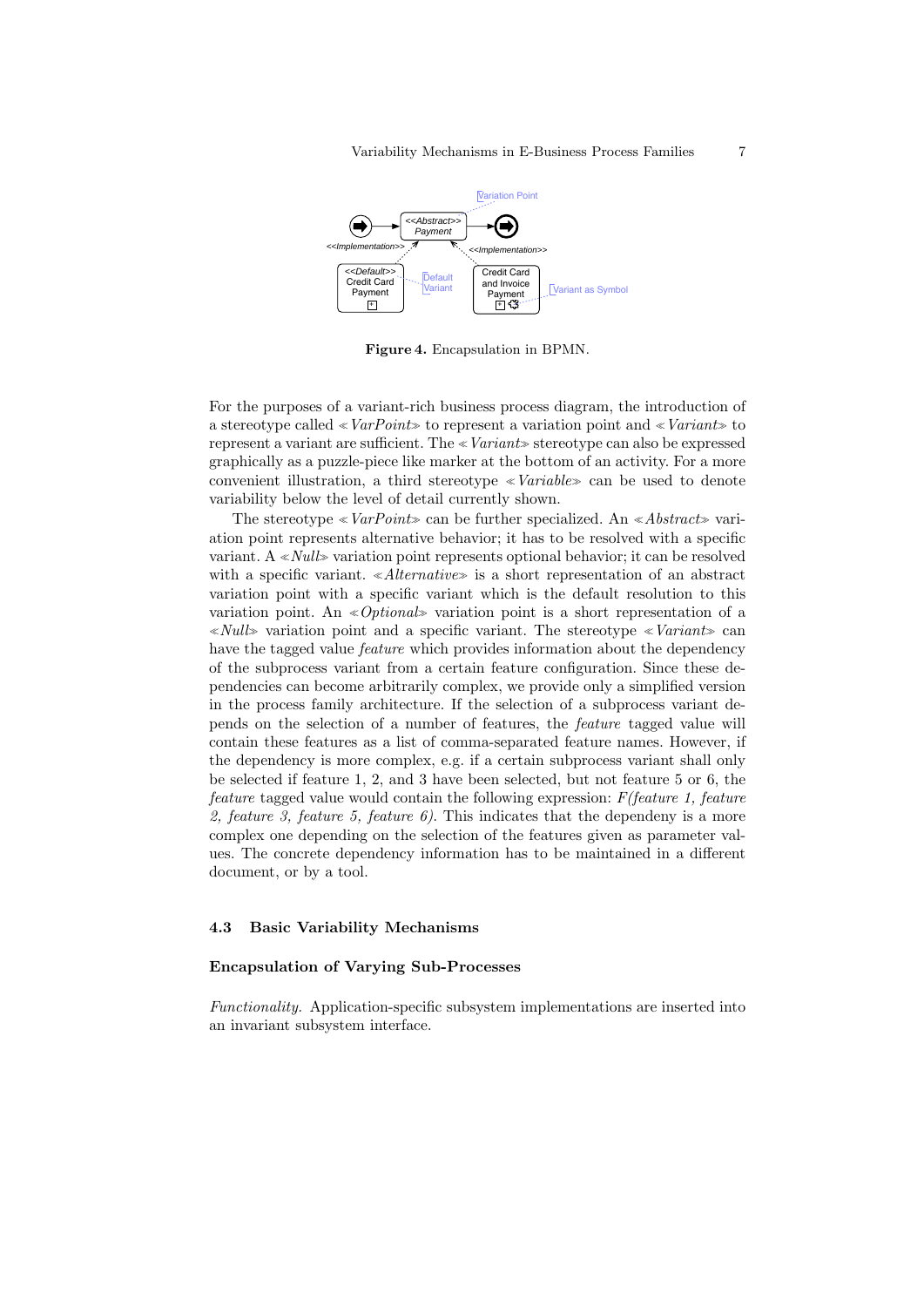| Implementing<br><b>Variability Mechanism</b><br>(Java) | <b>Slot configuration</b>                                                           | <b>Binding Time</b>     |
|--------------------------------------------------------|-------------------------------------------------------------------------------------|-------------------------|
| polymorphism with<br>subclasses                        | insertion of variant specific subclass<br>invocation/object generation<br>statement | compile time<br>runtime |
| interface implementation                               | insertion of variant specific method<br>body into method header                     | compile time            |
| dynamic class loading                                  | insertion of variant specific class<br>loading and subsequent typecast<br>statement | runtime                 |
| static libraries                                       | integration of variant specific<br>libraries during compilation                     | link time               |

Figure 5. Implementing Variability Mechanisms for PFA Variability Mechanism Encapsulation of Varying Sub-Processes

PFA Variability Mechanism. A BPMN sub-process can hide alternative subprocesses behind an invariant interface. Thereby, an interface is defined as the set of input and output events of an activity. The interface activity is marked with the stereotype  $\ll$ *Abstract*». Possible realizations of the interface are connected using associations marked with  $\ll Implement$  Figure 4 shows the encapsulation of a sub-process. The alternative behavior can occur at a task marked with  $\leq$  Abstract and the name of the variation point, which is *Payment* in the figure. Possible implementations are shown as separate sub-processes, either collapsed or expanded. If there exists a default implementation, it can be marked with  $\leq$ Default $\geq$ , like the sub-process *Credit Card Payment* in the figure. A directed association from the implementation sub-process to the variation point marks the sub-process as a possible resolution to the variation point. The associations have to be marked with the stereotype  $\leq$ Implementation. Note the use of a graphical symbol to represent the stereotype  $\ll Variant$  at the bottom of the sub-process Credit Card and Invoice Payment.

Implementing Variability Mechanism. We assume that BPMN activities are represented in Java as methods and BPMN pools as Java components providing an interface of method declarations. The invariant Java method declarations encapsulate varying method implementations. Java provides several variability mechanisms that support variation in Java method implementations as shown in the left column of figure 5. The respective configuration work performed by the code generator for deriving a product variant is indicated in the middle column, while the binding time for the implementing variability mechanism is show in the right column. We thereby follow the binding time model in [10]. The implementing variability mechanisms utilized here can be found in [10], and [11].

References. Encapsulation is a variability mechanism also pointed out by [12, 13] to be relevant on a design model level. Encapsulation is also referred to by [14] as the utilization of black box components.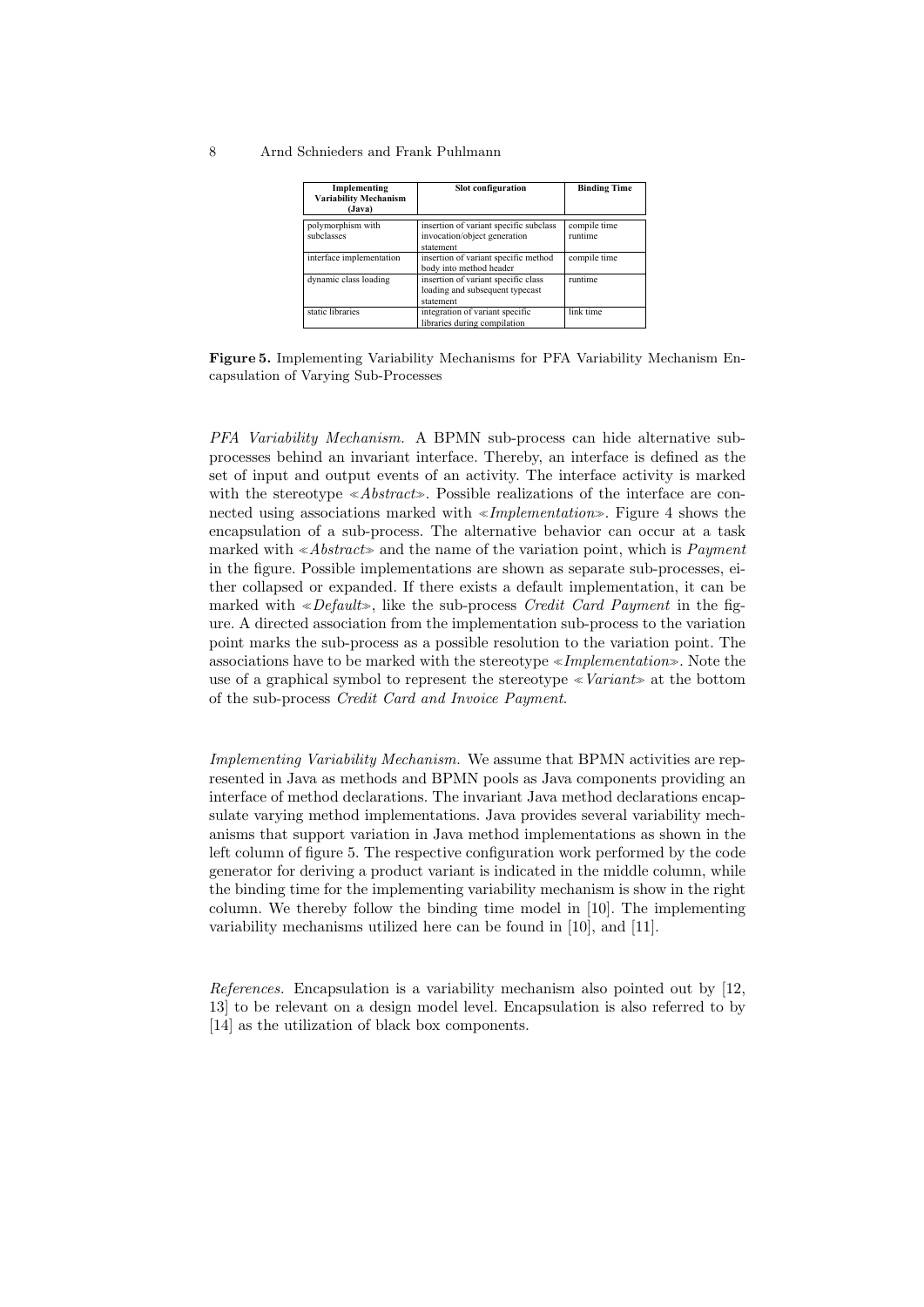

Figure 6. Parameterization in BPMN.

| Implementing<br><b>Variability Mechanism</b><br>( <b>Java</b> ) | Slot configuration                                      | <b>Binding Time</b> |
|-----------------------------------------------------------------|---------------------------------------------------------|---------------------|
| configuration files $+$ java<br>branches                        | setting of variant specific<br>configuration file entry | runtime             |
| database entries $+$ java<br>branches                           | setting of variant specific database<br>entry           | runtime             |

Figure 7. Implementing Variability Mechanisms for PFA Variability Mechanism Parameterization

#### Parameterization

Functionality. Using parameterization variants of subsystems are generated by configuring a generic subsystem with a set of parameter values. The prerequisite for parameterization is that all possible variants are provided in the subsystem's code.

PFA Variability Mechanism. In BPMN, each attribute can be parameterized to support optional, alternative, or range variation points. Range variation points denote enumerations like  $\{Mo, We, Su\}$  or a range of continues values as  $0 \cdots 300$ . For a graphical representation, the attribute is written beside the element and surrounded with a grouping box. Associations are used to link variant data objects that contain the possible parameters to the grouping box that surrounds the attribute. The association is marked with the stereotype  $\ll$  *Parameterization*. Figure 6 shows the parameterization of two different attributes. The upper one parameterizes the ConditionExpression attribute of a sequence flow. The default value is a guard that activates the sequence flow if the sales are greater then  $\epsilon$ 15.000. An alternative parameterization changes the attribute to activate the sequence flow if the sales are greater then  $\epsilon$ 50.000. The lower one offers an alternative for the TimeDate attribute of the intermediate timer event. The default behavior triggers the event at the end of each year, whereas the alternative behavior triggers the event at the end of each quarter.

Implementing Variability Mechanism. Figure 7 gives two examples for implementing parameterization in Java using a code generator for configuration.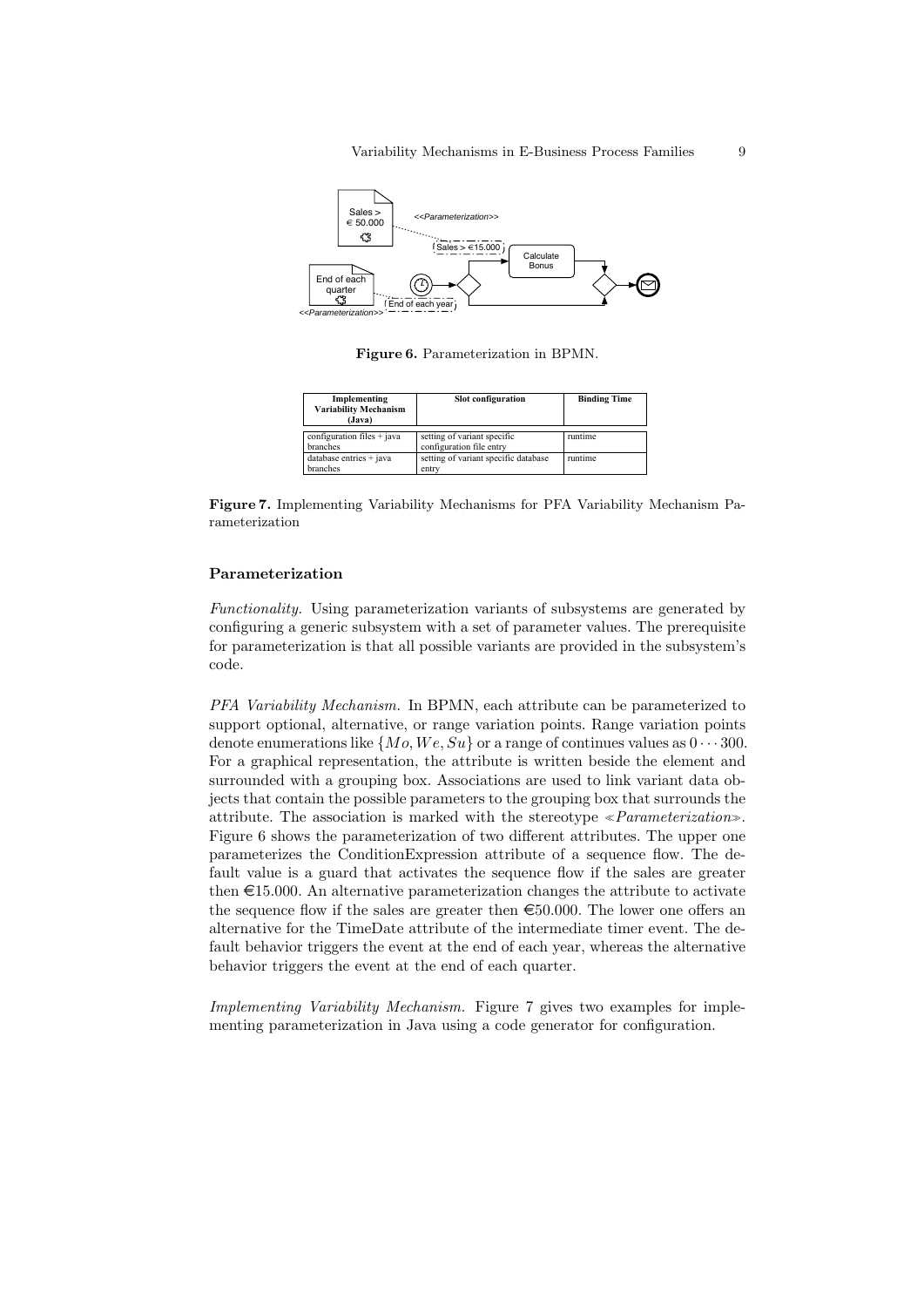10 Arnd Schnieders and Frank Puhlmann



Figure 8. Extension in BPMN.

References. Parameterization is referenced as variability mechanism by [15, 12, 16].

# 4.4 Variability Mechanisms Derived by Restriction

#### Extension

Functionality. Extensions and extension points are used to extend an encapsulated subsystem at predefined points, the extension points, by additional optional behavior selected from a set of possible variants.

PFA Variability Mechanism. Extension points use a combination of encapsulation and null sub-processes to realize optional variation points. An extension point activity is marked with the stereotype  $\ll$  Null. Associations marked with  $\ll$ *Extension* connect optional implementations. Figure 8(a) uses extension points to realize optional behavior. The extension point Quality Check is marked with the  $\ll$ Null» stereotype. Possible resolutions are attached with associations labeled with an  $\ll$ Extension stereotype. If there is only one optional resolution of a variation point, it can be marked with the stereotype  $\ll$  *Optional* and directly placed between the sequence flows, without the use of a  $\ll$  Null  $\gg$  task, shown in figure 8(b).

Implementing Variability Mechanism. For realizing extensions in Java implementing variability mechanisms for encapsulating the extending and varying sub-process implementations are required, which have been discussed in section 4.3. Moreover, a Null-Activity implementation is required, which doesn't perform any calculation but sticks to the interface of the Null-Activity (also including any possible exceptions that might occur during the execution of the activity).

References. Extensions/Extension Points are a very common variability mechanism referred to in many publications [17–19, 16].

## Inheritance

Functionality. Inheritance adds restrictions to addition/omission/replacement of single elements. Special inheritance transformation rules preserve the structural integrity of the processes.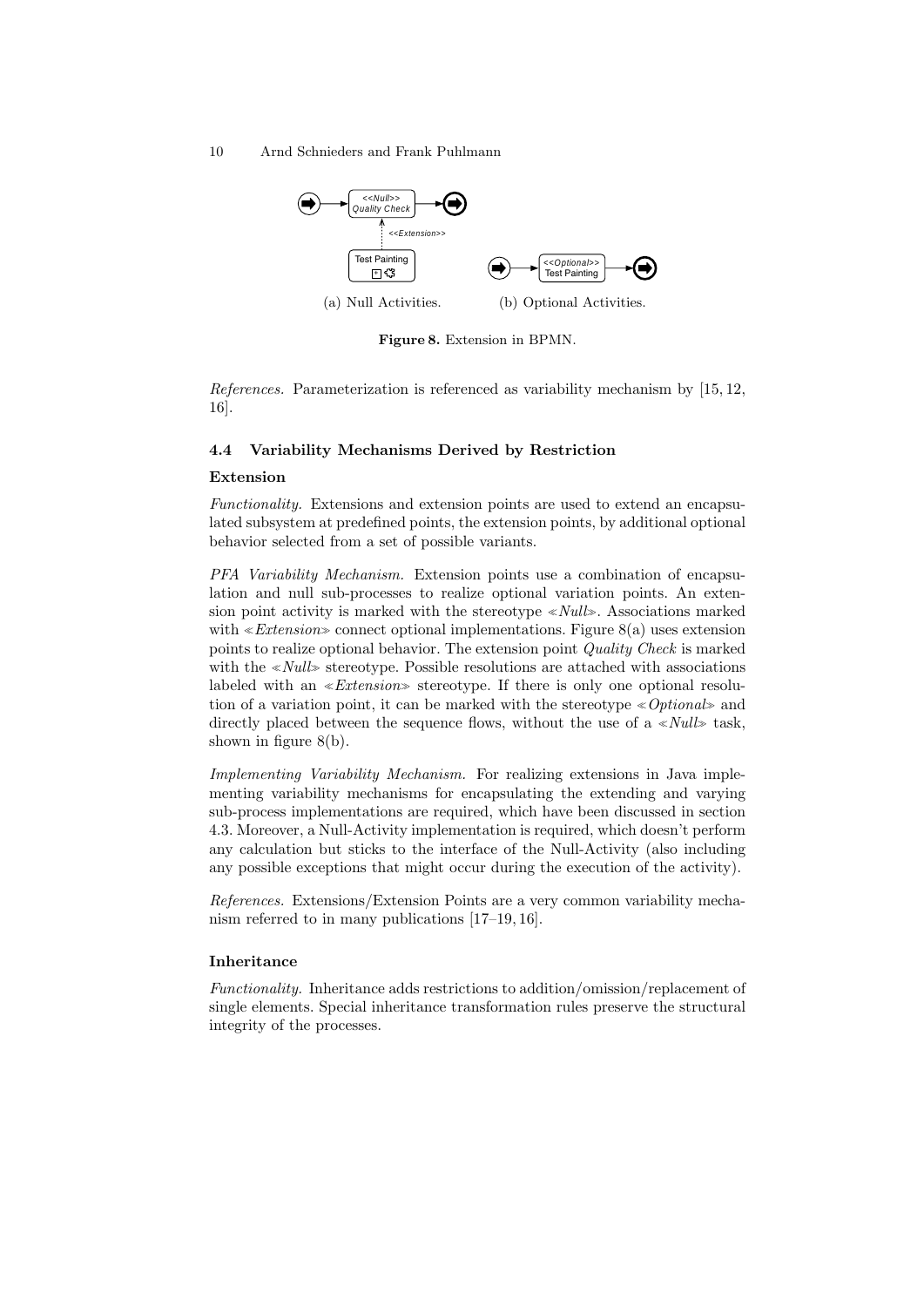

Figure 9. Inheritance in BPMN.

PFA Variability Mechanism. Inheritance modifies an existing (default) subprocess by adding activities and pools regarding to specific rules. This allows for realizing alternative variation points. An association represents inheritance from the child activity to the parent activity when it is marked with the stereotype  $\leq Inheritance$ . Figure 9(a) shows alternative behavior by the use of inheritance. The default variant is shown at the top of the figure, placed between the sequence flows. It is marked with the  $\ll$ Alternative stereotype as it is a special notation of alternative behavior by encapsulation. The other alternative is realized by inheritance, which is indicated by the  $\ll$ Inheritance stereotype at the association between the two sub-processes. The specialized sub-process Credit Card and Invoice Payment belongs to the feature invoice as annotated with the tagged value feature. The stereotype  $\ll$  Variant is shown as a graphical marker (the puzzle piece like symbol at the bottom of the sub-process). Figure  $9(b)$  shows the expanded sub-processes of figure  $9(a)$ . It can be seen that the task Handle Credit Card is reused in the specialization Credit Card and Invoice Payment.

Implementing Variability Mechanism. As shown in figure 10 BPMN inheritance transformations comprising the addition and replacement of activities and pools can be realized using Java "conditional compilation" or by solely using<br>frames (alots frames/slots.

References. Inheritance is referred to by  $[17, 12, 19, 20]$  as a variability mechanism on the model level as well as on the code level.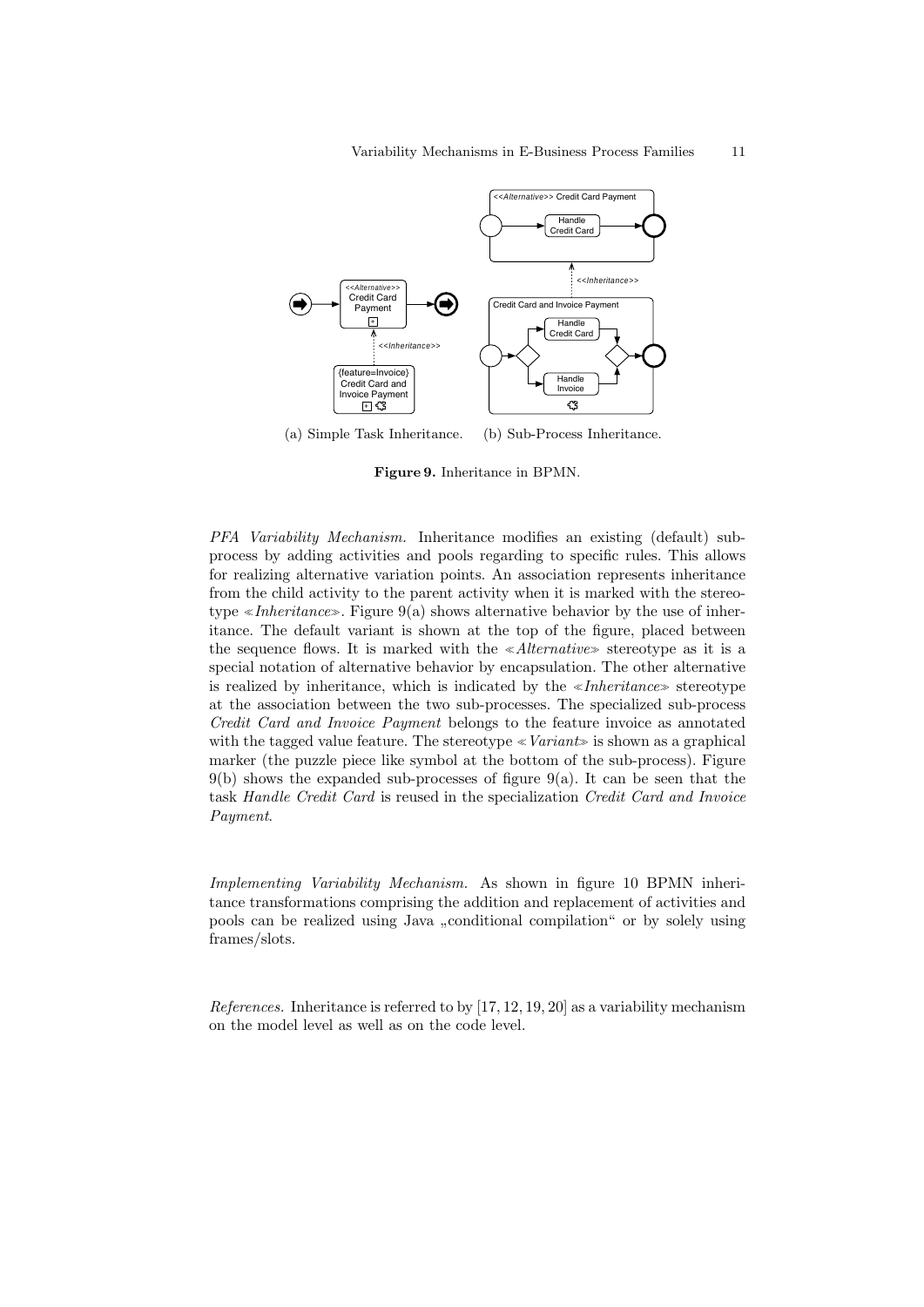| Implementing<br><b>Variability Mechanism</b><br>( <b>Java</b> ) | Slot configuration                                                                                    | <b>Binding Time</b> |
|-----------------------------------------------------------------|-------------------------------------------------------------------------------------------------------|---------------------|
| "java conditional<br>compilation"                               | setting of variant specific value for<br>static variable                                              | compile time        |
| pure frame/slot concept                                         | optional or variant specific inclusion<br>of method invocation (local or<br>remote method invocation) | compile time        |

Figure 10. Implementing Variability Mechanisms for PFA Variability Mechanism Inheritance



Figure 11. Strategy Pattern in BPMN.

# 4.5 Variability Mechanisms Derived by Combination

# Design Patterns

Functionality. Here we will concentrate on the Strategy Pattern as one of the design patterns referenced most frequently in the context of product family engineering. The idea of the strategy pattern is to make different algorithm variants, which are hidden behind a common encapsulated interface, interchangeable. The algorithm variants are derived from a default algorithm variant using inheritance. Thus, the pattern combines encapsulation and addition/omission/replacement of single elements.

PFA Variability Mechanism. The concepts of encapsulation and inheritance can be used to implement design patterns that describe variability. There are no additional graphical notations required; the patterns can be formed by the use of the above mentioned concepts. Figure 11 implements the strategy design pattern. It is derived from figure 4 with an additional inheritance relation between Credit Card and Invoice Payment and Credit Card Payment.

Implementing Variability Mechanism. Since the strategy pattern is a combination of the two variability mechanisms encapsulation of varying sub-processes and inheritance, a combination of the respective implementing variability mechanisms can be used for implementation.

References. Design Patterns [21] like 'Adapter', 'Strategy', 'Template Method', 'Factory', 'Abstract Factory', 'Builder', and 'Decorator' [22] Pattern are frequently referred to as variability mechanisms [17, 16, 12]. However, according to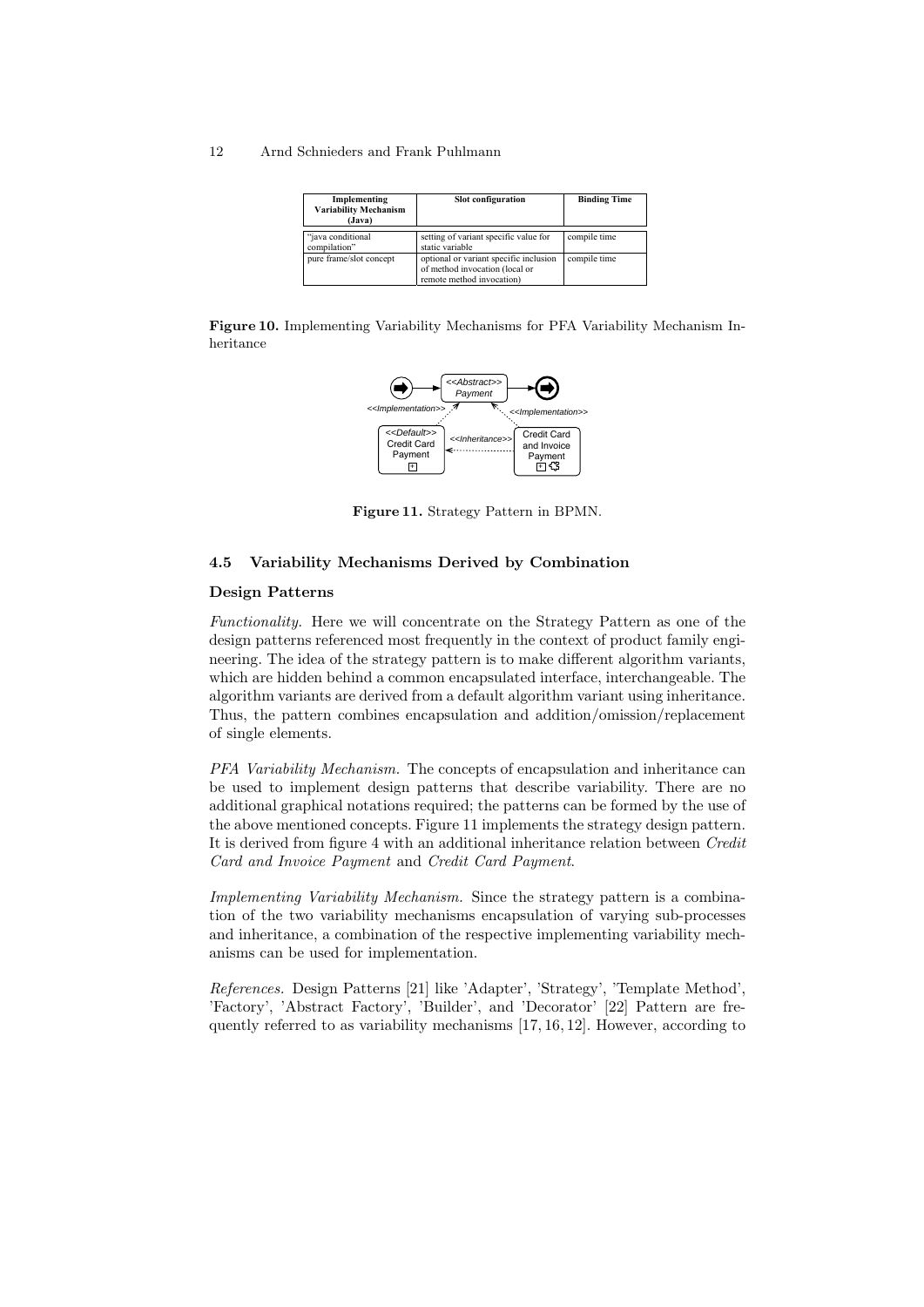[23], except for a small number of Design Patterns any Design Pattern provides a way to implement variability.

# 5 Example



Figure 12. Features of the E-Business Shop.

This section presents a variant-rich process model for a process family of e-business shops also demonstrating some variability implementation details. A feature model is given in figure 12. An e-business shop consists of three mandatory features: products, shopping carts, and checkout. A product has a description as mandatory sub-feature, as well as optionally pictures and reviews. A shopping cart has three optional sub-features. It can either be anonymous (e.g. accessed by a proxy) or personalized. A personalized shopping cart allows for customer dependent discounts. Furthermore, a shopping cart can be made persistent, meaning that each time the customer returns, the shopping cart is loaded. The checkout has one mandatory sub-feature, offering a credit card checkout and an optional sub-feature invoice checkout.

Figure 13 contains the variant-rich high-level process model of the e-business shop process family. We omitted the feature anonymous shopping cart for the sake of simplicity. A new instance of the shop's workflow is triggered by the customer starting a new browser instance, thereby also creating a new instance of the shop's process (denoted with  $\ll New$ ). The customer then explores and choses products in interaction with the shop, where the shop delivers product information and composes the shopping cart. If the customer decides to buy, she triggers the checkout sub-process of the shop. The shop then sends the delivery and both parties additionally handle invoice payment if the feature is included in this particular shop configuration.

The variant elements have been realized by different variability mechanisms. The customer's pool contains the optional behavior *InvoiceCustomer*, which is represented by a null activity. If the feature Invoice is selected, the sub-process Customer Invoice Payment is included at the extension point. The shop's pool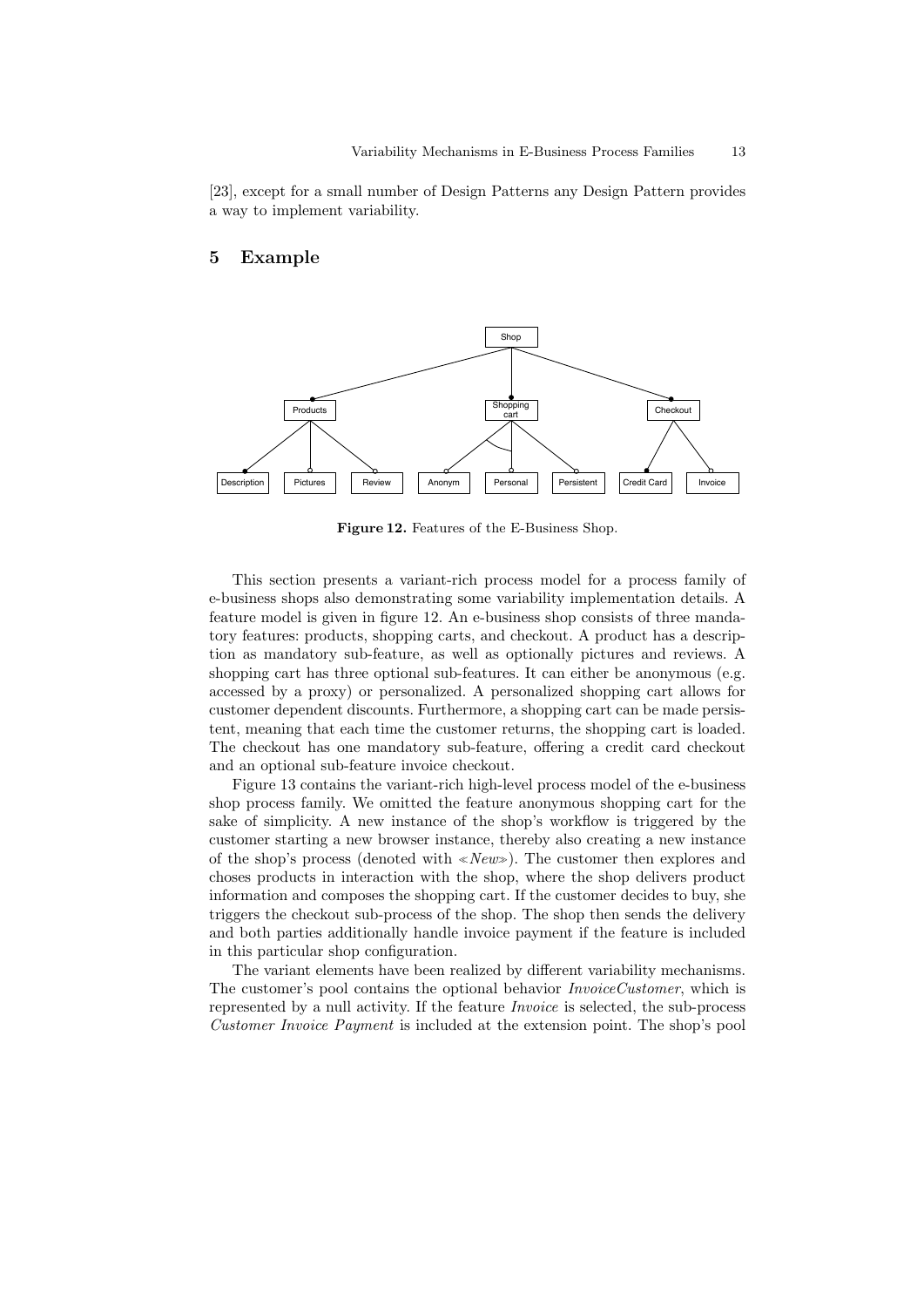

Figure 13. Top-level Process Model of the E-Business Shop.

has the optional task *Load Shopping Cart*, which is included if the feature *Persis*tent (shopping cart) is selected. The null activity *InvoiceShop* is filled with *Shop* Invoice Payment if the invoice feature is selected. The task Shop Invoice Payment corresponds to the Customer Invoice Payment. As both variation points are enabled by the same feature, their realizations always appear together. The sub-processes Deliver Product Information, Compose Shopping Cart, and Check*out* contain variability at a lower level, denoted with the  $\ll$  *Variable* stereotype. For a lack of space we only consider the Checkout sub-process in detail.



Figure 14. Checkout Sub-Process of the E-Business Shop.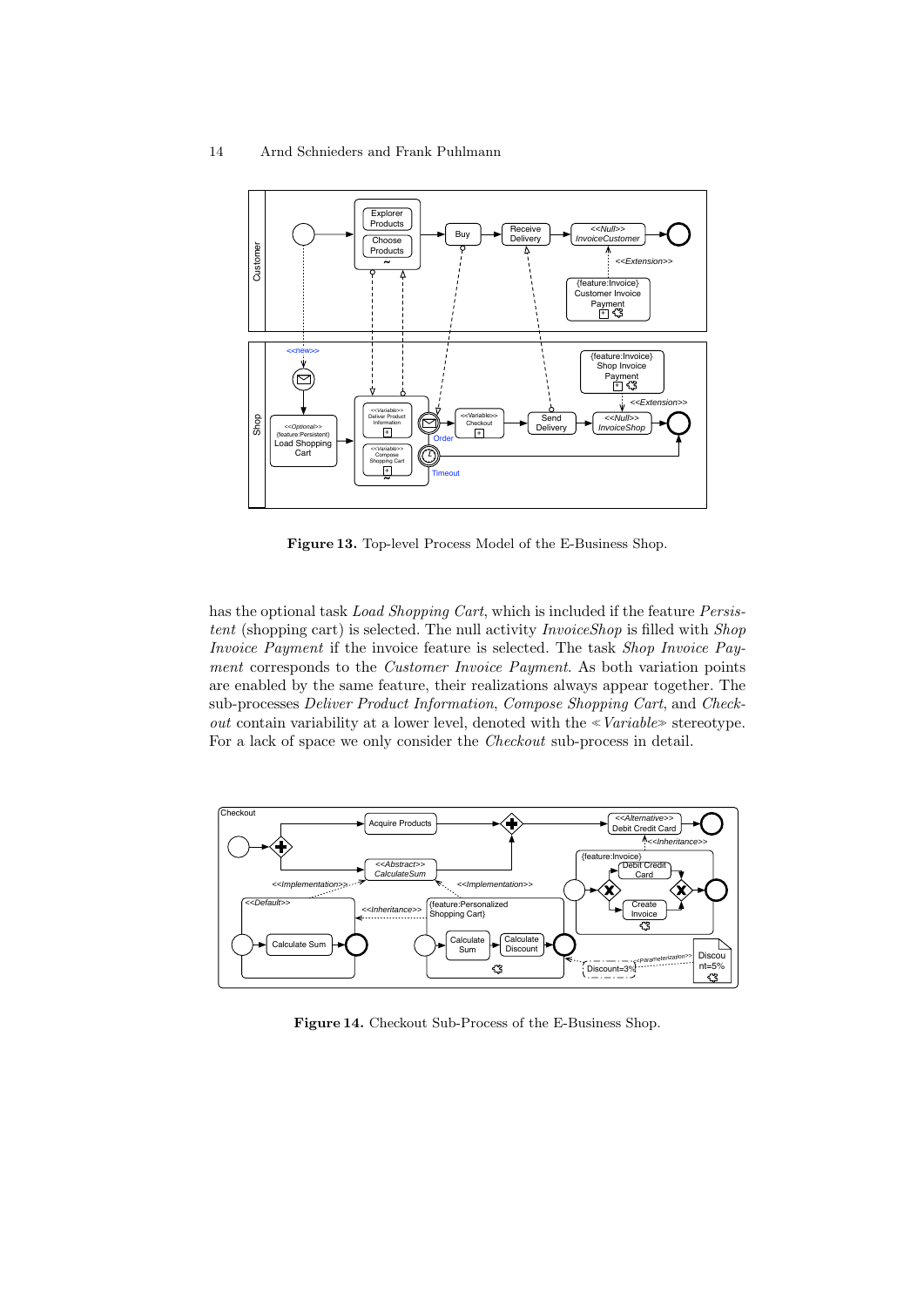Figure 14 expands the sub-process Checkout. It uses the concept of design patterns to describe the possible resolutions to the alternative variation point CalculateSum. The first resolution implements the default behavior, i.e. it only calculates the sum. The second, alternative resolution, specializes the default one by using inheritance to add the additional calculation of a discount. The percentage of the discount is parameterized with a default value of 3. The task Debit Credit Card also has an alternative implementation derived by using inheritance.

# 5.1 Implementation

In this section we will give a short example of how to implement the variability within a variant-rich BPMN process model using Java specific implementing variability mechanisms and a frame based code generator for configuration. Let's assume class *CalculateSum* in figure 15 implements the respective BPMN activity in figure 14. The common interface for the two *CalculateSum* resolutions is represented by the method interface *calculateSumSubprocess*. In order to implement BPMN inheritance the imlementing variability mechanism Java conditional compilation is used, which is realized using the static final boolean variable PERSONALIZED\_SHOPPING\_CART. If the variable value is set to true the shop feature Personal will be regarded in the target code. Else, the respective code lines, which depend on the evaluation of the if-statement in line 90 will not be considered by the Java compiler. For setting the variant specific value of the PERSONALIZED\_SHOPPING\_CART variable, a slot has been defined, which can be resolved during application engineering by selecting the corresponding resolutions. Figure 15 also implements the configuration of the activity CalculateSum. Therefore, a parameter value is read from a configuration file leading to a parameter dependent processing (line 240). The two alternative method invocations (in line 280 and 330) shall illustrate that arbitrary parameter value dependent processing could be performed. The respective configuration point for the code generator is the parameter value in the configuration file, which isn't shown in the example.

# 6 Acknowledgements

The findings presented in this paper have been validated in a case study of an e-business process family as part of the research project PESOA [24]. This case study has been carried out together with a Bachelor project (with the name magnathed f at the Hasso I lattification in cooperation with our TESON industry partners ehotel AG and Delta Software Technology GmbH. Ehotel pro-Magrathea") at the Hasso-Plattner-Institute in cooperation with our PESOA vided the e-business processes, while Delta Software Technology provided the tool HyperSenses [25] for code generator implementation and configuration. We want to seize the opportunity to express our sincere gratitude to Cord Giese and Winfried Buhl of Delta Software Technology as well as to Dr. Matthias Kose of ehotel AG for their nice cooperation. We also want to give our special thanks to the students of the "Magrathea" project for their enthusiasm in performing the case study.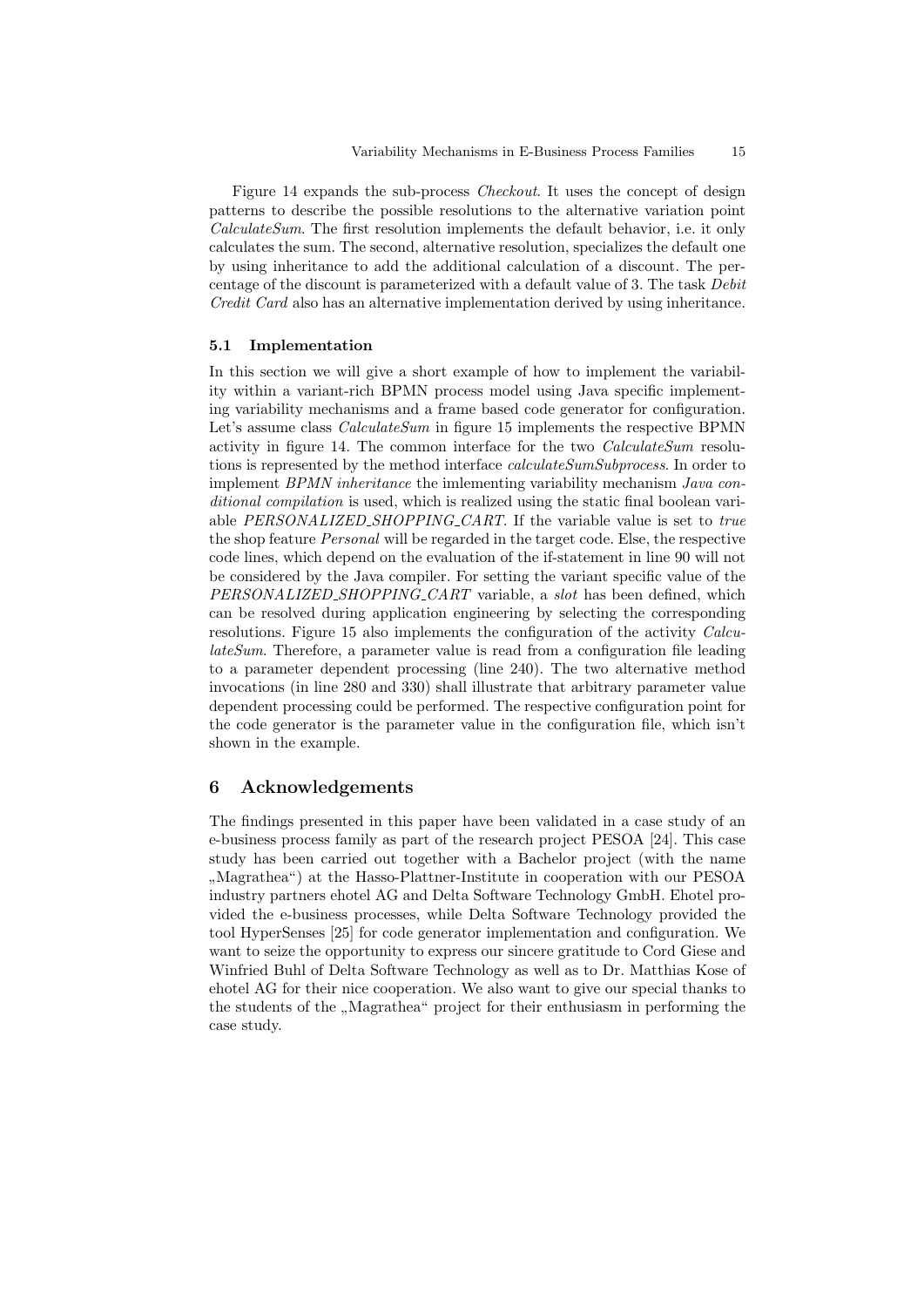# 7 Conclusions

Process Family Engineering hasn't been considered adequatly in research so far. Therefore, in this paper we have introduced an approach for process family architecture modeling and implementation, which contributes to a rapid and cost-effective development and deployment of customer tailored process-oriented business information system variants.

We have shown how a process family architecture for a family of e-business systems can be modeled in BPMN. For representing variability in BPMN based process family architectures we have introduced a set of variability mechanisms for BPMN and outlined their implementation as well as their configuration using HyperSenses program generators.

For modeling product family architectures a number of alternative techniques have been proposed. There are for example approaches following the separation of concerns principle. Examples are the Hyper/UML approach [26] and two investigations on the composition of Statechart diagrams [27, 28]. Another group of publications suggests the explicit expression of variability within reference architectures by means of UML annotations [29, 30]. Non-graphical approaches comprise MOF-based product family architectures, which can be represented as XMI files [31] and the parameterization of BPEL [32] processes [33]. Another publication aims at representing EPC [34] based reference models [35]. Finally, a group of techniques could be referred to as template approaches [36, 12]. The work presented in this paper can be classified as a template approach. However, in contrast to existing template approaches with our variability mechanism centric approach we want to allow for making decisions concerning the realization of the product family variability during product family architecture development. These decisions and their visualization shall then enable the requirements-driven development of product family implementation artifacts and the easy derivation of application-specific artifacts. Thereby, we focus on the behavioral aspects of process-oriented systems, which have been neglected in product family engineering research so far.

# References

- 1. Becker, M.: Adaptation Support in Software Product Families (in German). PhD thesis, Technical University of Kaiserslautern (2004)
- 2. Reuys, A., Pohl, K., Gacek, C., Bermejo, J., Martínez, J.M., van der Sterren, W., Känsälä, K., Vehkomäki, T., Lerchundi, R., Martínez, R.A.C., Dueñas, J.C., Mittrach, S., Waeber, F., Berde, B., Sophie, V.: System Family Process Frameworks. ESAPS deliverable ESI-WP2-0002-04, University of Essen, Fraunhofer IESE, Sainco, Philips, Nokia, European Software Institute, Universidad Politécnica de Madrid, Siemens, Thomson-CSF/Alcatel LCAT (2000)
- 3. White, S.A.: Business Process Modeling Notation. BPMN 1.0, Business Process Modeling Initiative (2004)
- 4. Pohl, K., Böckle, G., van der Linden, F.: Software Product Line Engineering: Foundations, Principles, and Techniques. Springer (2005)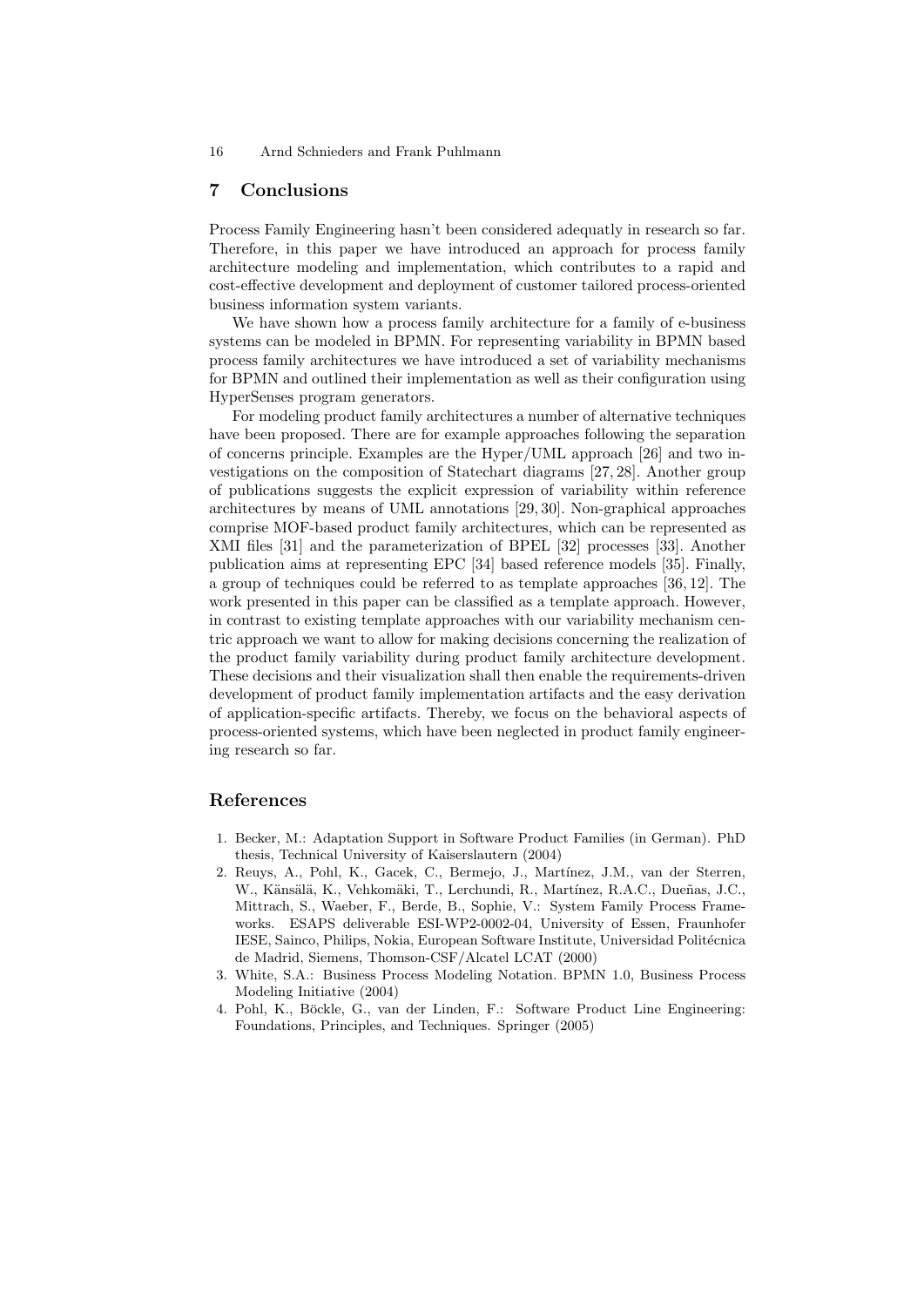- 5. Weiss, D.M., Lai, C.T.R.: Software Product-Line Engineering: A Family-Based Software Development Process. Addison-Wesley Longman Publishing Co., Inc., Boston, MA, USA (1999)
- 6. European ESAPS Consortium: ITEA-ESAPS Full Project Proposal (1999)
- 7. Czarnecki, K., Eisenecker, U.: Generative Programming: Methods, Tools, and Applications. 1st edn. Addison Wesley, Reading, Massachusetts, USA (2000)
- 8. Basset, P.G.: Framing Software Reuse: Lessons learned from the Real World. Yourdon Press (1997)
- 9. Minsky, M.: A Framework for Representing Knowledge. Mcgraw-Hill, New York (1975)
- 10. Gacek, C., Anastasopoulos, M.: Implementing Product Line Variabilities. SIG-SOFT Softw. Eng. Notes 26(3) (2001) 109–117
- 11. Flanagan, D.: Java in a Nutshell. 3rd edn. O'Reilly (1999)
- 12. Gomaa, H.: Designing Software Product Lines with UML: From Use Cases to Pattern-based Software Architectures. Addison-Wesley Professional (2005)
- 13. Gomaa, H., Webber, D.: Modeling Adaptive and Evolvable Software Product Lines Using the Variation Point Model. In: Proceedings of the 37th Annual Hawaii International Conference on System Sciences. HICSS'04, IEEE Computer Society Press (2004) 1–10
- 14. van Gurp, J., Bosch, J., Svahnberg, M.: On the Notion of Variability in Software Product Lines. In: Proceeedings of WICSA 2001. (2001)
- 15. Bachmann, F., Bass, L.: Managing Variability in Software Architectures. In: SSR '01: Proceedings of the 2001 symposium on Software reusability, New York, NY, USA, ACM Press (2001) 126–132
- 16. Svahnberg, M., Bosch, J.: Issues Concerning Variability in Software Product Lines. Volume June of 146. Lecture Notes in Computer Science (2003)
- 17. Bosch, J.: Design and Use of Software Architectures: Adopting and Evolving a Product-Line Approach. Addison-Wesley, Harlow, England et al. (2000)
- 18. Clements, P., Northrop, L.: Software Product Lines: Practices and Patterns. SEI Series in Software Engineering. Addison-Wesley (2001)
- 19. Jacobson, I., Griss, M., Jonsson, P.: Software Reuse: Architecture, Process and Organization for Business Success. Addison Wesley Longman, Harlow, England et al. (1997)
- 20. Schnieders, A., Puhlmann, F.: Activity Diagram Inheritance. In: Proceedings of the 8th International Conference on Business Information Systems BIS, Poznan, Poland (2005)
- 21. Gamma, E., Helm, R., Johnson, R., Vlissides, J.: Design Patterns Elements of Reusable Object-Oriented Software. Addison Wesley (1995)
- 22. Fritsch, C., Lehn, A., Rashidi, R., Strohm, T.: Variability Implementation Mechanisms A Catalog (Internal Paper). Technical report, Robert Bosch GmbH (2002)
- 23. Speck, A., Clauß, M., Franczyk, B.: Concerns of Variability in 'Bottom-Up' Product-Lines. In: Proceedings of Second Workshop on Aspect-Oriented Software Development, Bonn, Universitt Bonn (2002) 19 – 24
- 24. PESOA Consortium: PESOA Homepage. (http://www.pesoa.de)
- 25. Giese, C., Buhl, W.: Software Generators (in German). PESOA-Report No. 04/2004. Technical report, Delta Software Technology GmbH (February 2004)
- 26. Philippow, I., Riebisch, M., Boellert, K.: The Hyper/UML Approach for Feature Based Software Design. In: Proceedings of the 4th AOSD Modeling With UML Workshop. (2003)
- 27. McNeile, A.T., Simons, N.: State Machines as Mixins. Journal of Object Technology 2(6) (2003) 85–101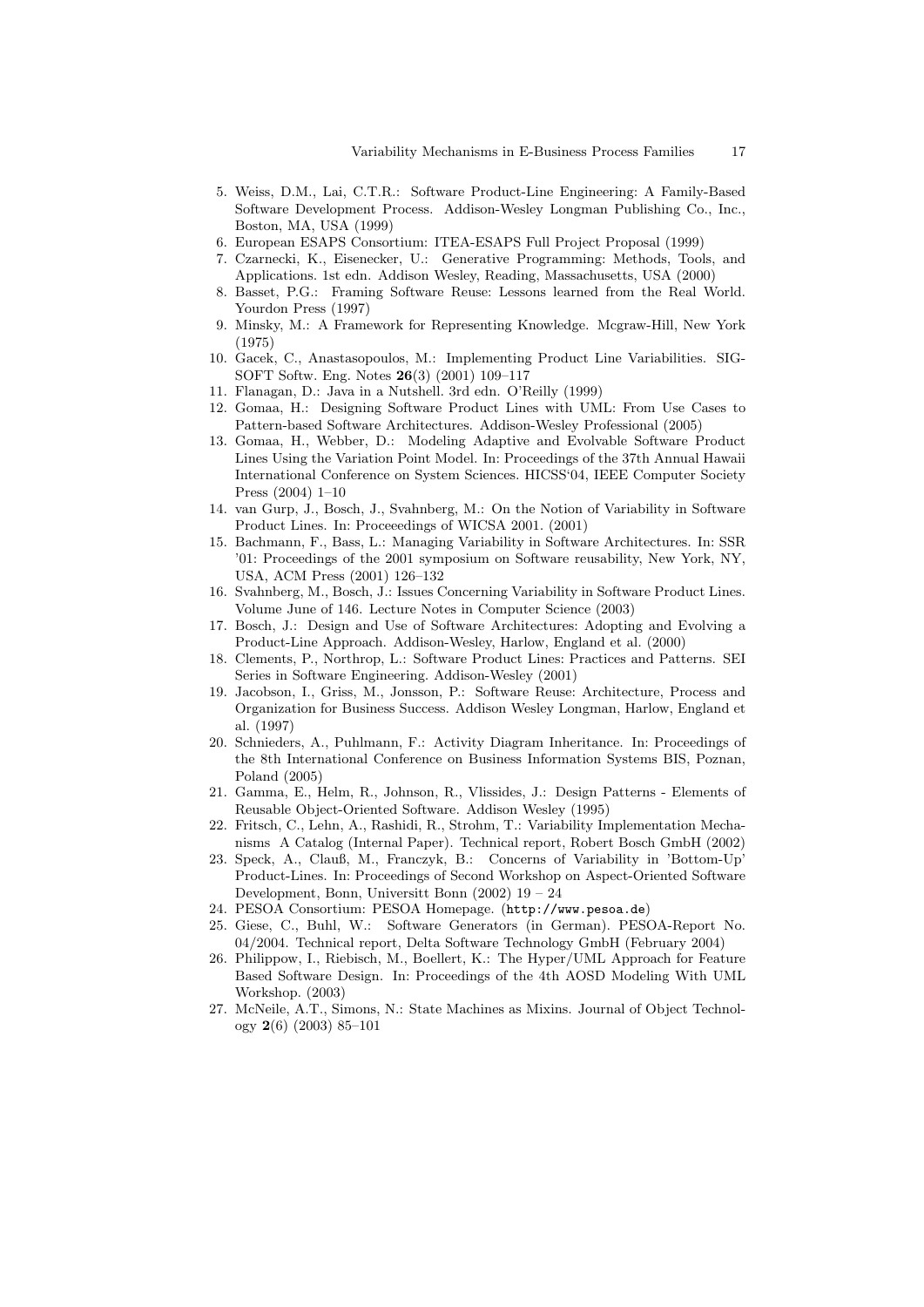- 18 Arnd Schnieders and Frank Puhlmann
- 28. Prehofer, C.: Plug-and-Play Composition of Features and Feature Interactions with Statechart Diagrams. Software and System Modeling (3) (2004)
- 29. Franczyk, B., Riebisch, M.: Extending the UML to Model System Families. In: Proceedings of the IDPT 2000. (2000)
- 30. Ziadi, T., Hélouët, L., Jézéquel, J.M.: Towards a UML Profile for Software Product Lines. In: PFE. (2003)
- 31. Jarzabek, S., Zhang, H.: XML-Based Method and Tool for Handling Variant Requirements in Domain Models. In: Proceedings of the 5th IEEE International Symposium on Requirements Engineering, IEEE Computer Society (2001)
- 32. et al., F.C.: Business Process Execution Language for Web Services version 1.1 (2003)
- 33. Karastoyanova, D., Leymann, F., Buchmann, A.P.: An Approach to Parameterizing Web Service Flows. In: ICSOC. (2005) 533–538
- 34. Keller, G., Nuttgens, M., Scheer, A.: Semantic Process Modeling Based on Event- ¨ driven Process Chains (EPC) (in German). Veröffentlichungen des Instituts für Wirtschaftsinformatik, University of Saarland, Saarbrücken Heft 89 (in German) (1992)
- 35. Rosemann, M., van der Aalst, W.: A Configurable Reference Modelling Language. Technical Report QUT Technical report, FIT-TR-2003-05, Queensland University of Technology, Brisbane (2003)
- 36. Czarnecki, K., Antkiewicz, M.: Mapping Features to Models: A Template Approach Based on Superimposed Variants. In: GPCE 2005, Springer-Verlag GmbH (2005)